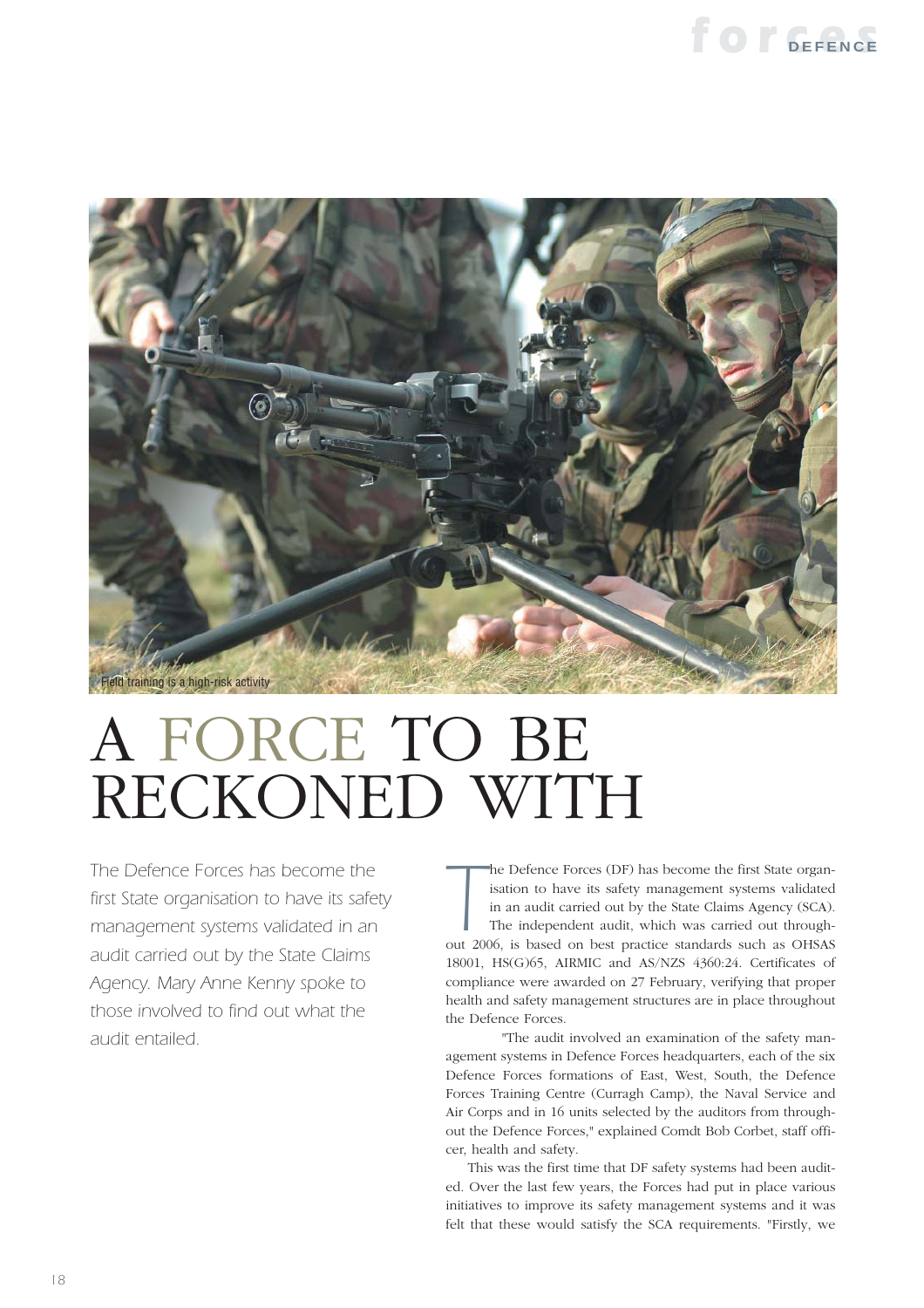### *forces* **DEFENCE**



At the presentation of health and safety compliance certificates to various DF units, Armn Billy Galligan's photo shows (l-r): Col Brendan Farrelly (DDFT); Comdt Bob Corbett (DF H&S Offr); Gemma D'Arcy, lead investigator, SCA; Col Paul Pakenham (DFHQ); Maj Gen Dermot Earley (D COS Sp); Adrian Kearns (director, SCA); Brig Gen Pat O\_Sullivan (GOC DFTC); Pat Kirwan (head of risk and operations, SCA); Brig Gen Chris Moore (A COS Sp) and Lt Col ?? (??)

computerised our accident and incident reporting and administrative systems and that facilitated the gathering of accident and incident information, which in turn facilitated accident investigation," explained Corbet. "We wanted to be in a position to comply with the 2005 legislation before it actually came into force.

"We also looked at systems of risk assessment within the barracks and had that in place by the start of 2005. Then we analysed the training operations, which is a very different process." Garrison activities comprise everything that happens within the barracks and include accommodation, catering, workshops such as transport and engineering, IT and signals equipment.

"Garrison activities are very different to field training and more controllable from a safety point of view," Corbet continued. "The legislation applies completely and in full within the garrison situation, and we're expected to maintain exactly the same standards as other workplaces. With our training, however, it's slightly different because we're the experts in military field training. There are no defined standards set down in ministerial regulations for those activities and we've certain exemptions from the legislation for certain activities.

"Field training is very different to the activities carried out within the barracks. Because of the nature of the operations we can be called upon to undertake, it's necessary for us to have robust training but we still have to manage that and carry it out in a safe manner," said Corbett.

After examining and updating its safety systems, the Defence Forces hoped that this improved risk management approach would meet the SCA criteria. Bearing in mind that the 2005 legislation emphasises continuous improvement and the role of health and safety management, the DF formalised its briefing and reporting procedures and standardised them throughout the Forces. Monthly briefings are now held on health and safety issues, and standard monthly workplace inspection reports and quarterly unit commanders' reports are also drawn up.

"We also developed formalised accident investigation teams, which comprise both health and safety professionals and experts in the relevant field," Corbet continued. "For example, in the event of an engineering accident, we'd involve a military engineer. If there was a road traffic accident, we'd have a transport technical officer. These team investigations aim to prevent recurrences on foot of their investigation reports. We issue risk advisory notices that state correct procedures and, after these are distributed, we then require confirmation that the right processes have been implemented."

#### *AUDIT PROCESS*

Once all these systems were in place, the State Claims Agency began its audit, which took almost a year. Pat Kirwan, head of risk and operations with the SCA, was one of the auditors, along with Gemma D'Arcy, lead risk manager. The State Claims Agency was established under the National Treasury Management Agency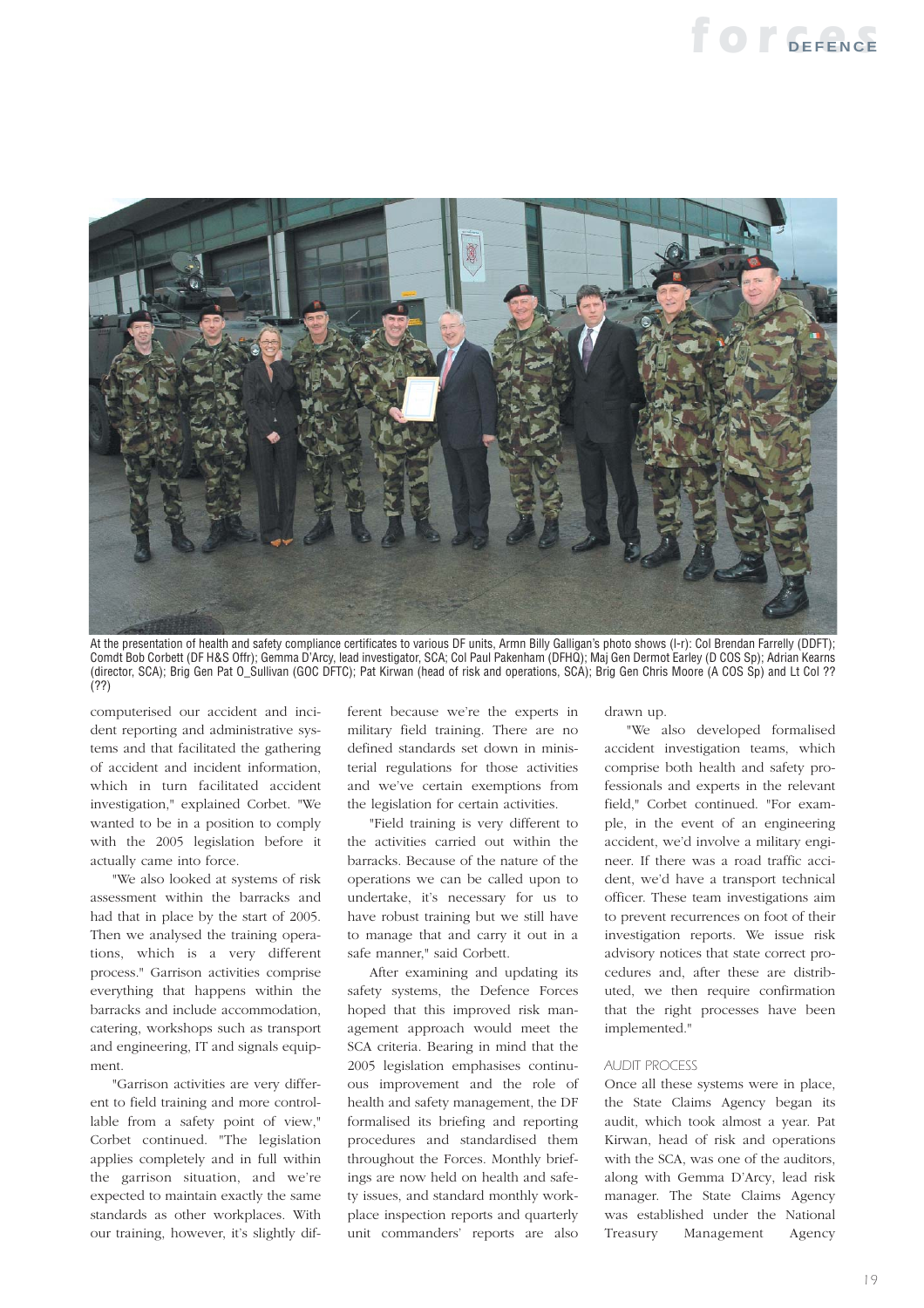## **for SEFENCE**

(Amendment) Act 2000. "Our remit includes the provision of risk management advices to the State authorities in order to prevent claims against the State," explained Kirwan.

"With larger State authorities like the Defence Forces, An Garda Síochána, the Dept of Agriculture and the Irish Prison Service, we establish Risk Management Liaison Groups, so we can work in conjunction and consultation with them on risk management issues. We've a very claimsfocused view."

When the SCA began its audit of the Defence Forces, it looked at the main issues which it felt could lead to large numbers of claims. "We then looked at the management process within the Defence Forces because, in order to have advices and recommendations adopted and effect real change, the systems for managing change and managing risk also had to be examined," Kirwan continued.

The next step was to carry out a gap analysis in conjunction with the Defence Forces' Risk Management Liaison Group. This includes the Defence Forces' risk manager who is also a brigadier general, the director of Defence Forces training and the director of administration. "These are people who have influence within the organisation and can have real impact and input into safety management. We carried out a gap analysis in conjunction with the Defence Forces and ascertained that the safety systems and resources were in place to effect change," said Kirwan. "Because of our remit, the SCA could provide an independent view."

According to Kirwan, the Defence Forces lead the way in health and safety risk management. "We see risk management systems accreditations as the way forward; it's very much in keeping with the requirements of the 2005 Act and good risk management and claims management practice," he said. "The SCA audit system is based on the OHSAS 18001, HS(G)65, AIR-MIC and AS/NZS 4360:24 systems and has similar criteria. We're experts in